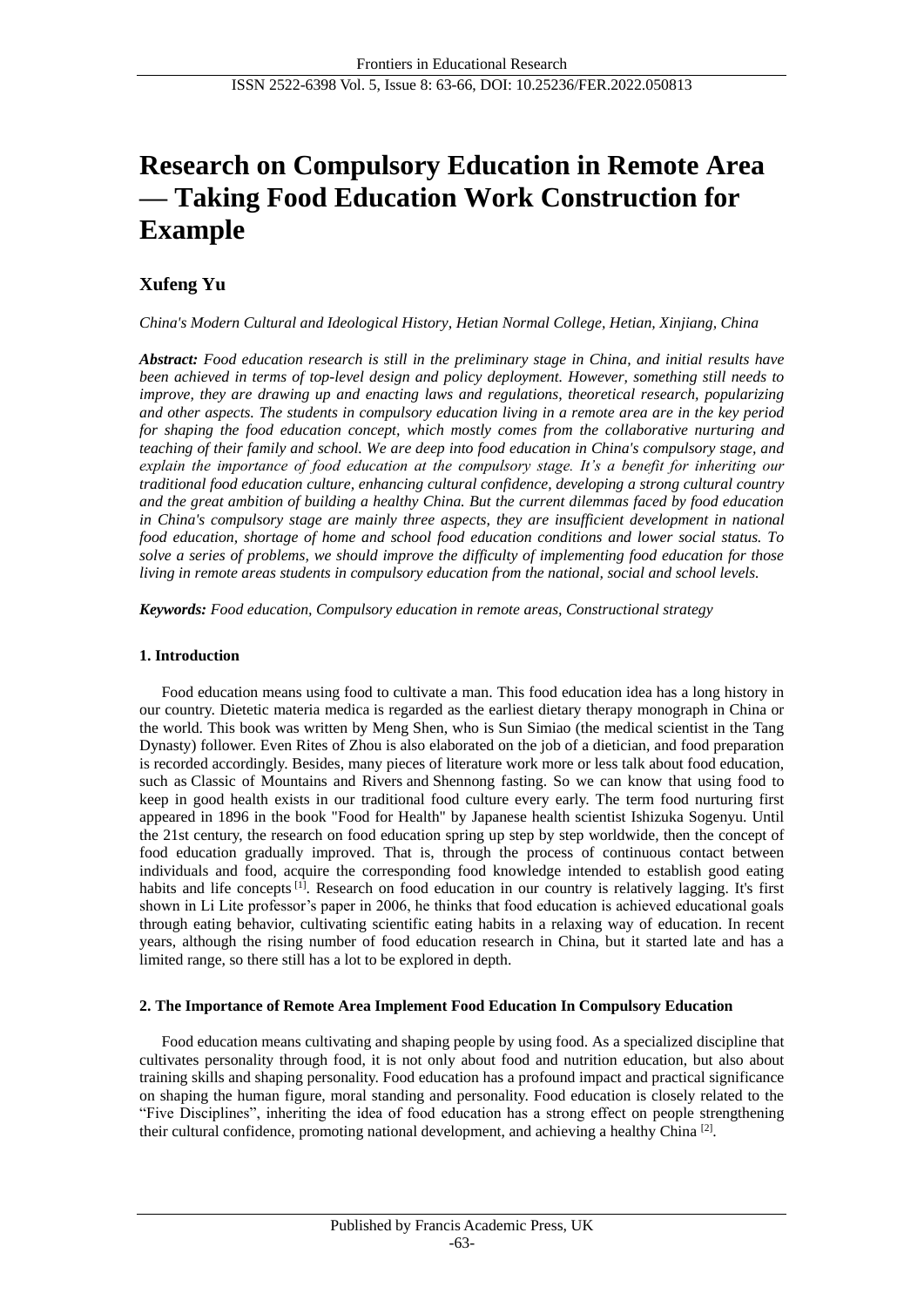# ISSN 2522-6398 Vol. 5, Issue 8: 63-66, DOI: 10.25236/FER.2022.050813

#### **3. The Dilemma of Food Education Carry out in Remote Areas at Compulsory Education Stage**

Since 2006, when the term "food education" was introduced to China by Li Lite's students, some regions have begun to pay attention to the arrangement and deployment of food education work, but most schools and parents in remote areas of compulsory education stage barely know about food education, resulting many food education work is difficult to carry out, the main reasons can be divided into the following aspects.

#### *3.1 The Inadequate Implementation of Food Education*

At present, the compulsory education system in remote areas of China does not focus on food education and does not seem to attach any importance to the issue, so those various reasons lead to inadequate implementation of food education and poor effect of food education. In order to thoroughly apply The CPC Central Committee's advice on strengthening youth sports and enhancing the youth system, the Ministry of Education suggests specific requirements for schools in health education, and specially formulate Guidelines for health education in primary and secondary schools, this document asked institutions should put a high value on health education, and gradually cultivate the health awareness and public health and safety awareness of students at the compulsory stage, and master the basic health knowledge and life safety skills. Thus, it contributes to a good and healthy eating behavior for adolescents at the compulsory stage in China, and initially fosters students' awareness of environmental health protection. At the same time, this guideline also makes plans and requirements for compulsory schools, in the aspect of implementation and safeguard mechanism, the school is asked to host effective health education activities such as subject teaching, class meetings, group meetings, school meetings, blackboard newspapers. In the aspect of the curriculum, an elementary school in remote areas should teach students courses such as "Character and Life", "Character and Society" and "Physical Education and Health", and secondary schools arrange courses such as "Biology". These courses effectively help students learn health education knowledge. Also, it can flexibly arrange the form and content of classes. However, food safety education doesn't implement in compulsory schools in remote areas as a specialized lesson, it's only slightly mentioned as a secondary knowledge for popularization, which ultimately leads to insufficient propaganda of food education.

#### *3.2 Lacking of food education conditions*

The compulsory education stage is limited to food education work to some extent, some compulsory schools in the remote region do not implement food education work, and they lack necessary food education conditions. First of all, the deficient professional. Most compulsory schools in remote regions are lacking teachers who specialized in food education, and food education is an intersecting and complex subject. It includes certain fields such as nutrition, education, medicine, sociology and biology. Nowadays, in the construction of our discipline system hardly has specialized teachers specializing in food education, the talent training in universities also lacks compulsory school food education teachers. Next, is the corresponding textbook shortage. Whether talent training in universities or compulsory school food education teaching work, food education textbooks are hardly equipped yet. Although Guidelines for health education in primary and secondary schools printed by the Ministry of Education detailed explain the nutrition relevant content of compulsory education in remote areas, there are many books on the market for young children such as nutritional comics and picture books. However, there is a lack of authoritative teaching materials for food education in the curriculum and education n system, it still needs experts and scholars to develop food education teaching materials. The last reason is specialized food education courses shortage. Parents and schools focus on student test scores much more than on food education and health safety, which are affected by traditional exam-oriented education. Although the Ministry of Education strongly advocates health safety education should be strengthened in compulsory education in remote areas, special food courses are not developed in those areas, they only appear in class meetings, blackboard newspapers and other forms, or edge disciplines such as Health Education. Above all, multiple realistic factors result in deficient food education conditions in compulsory education in remote areas and slowly boost food education work.

# **4. The Constructional Strategy of Food Education in Compulsory Schools in Remote Areas**

In remote regions, compulsory education is the golden age for students to grow healthily both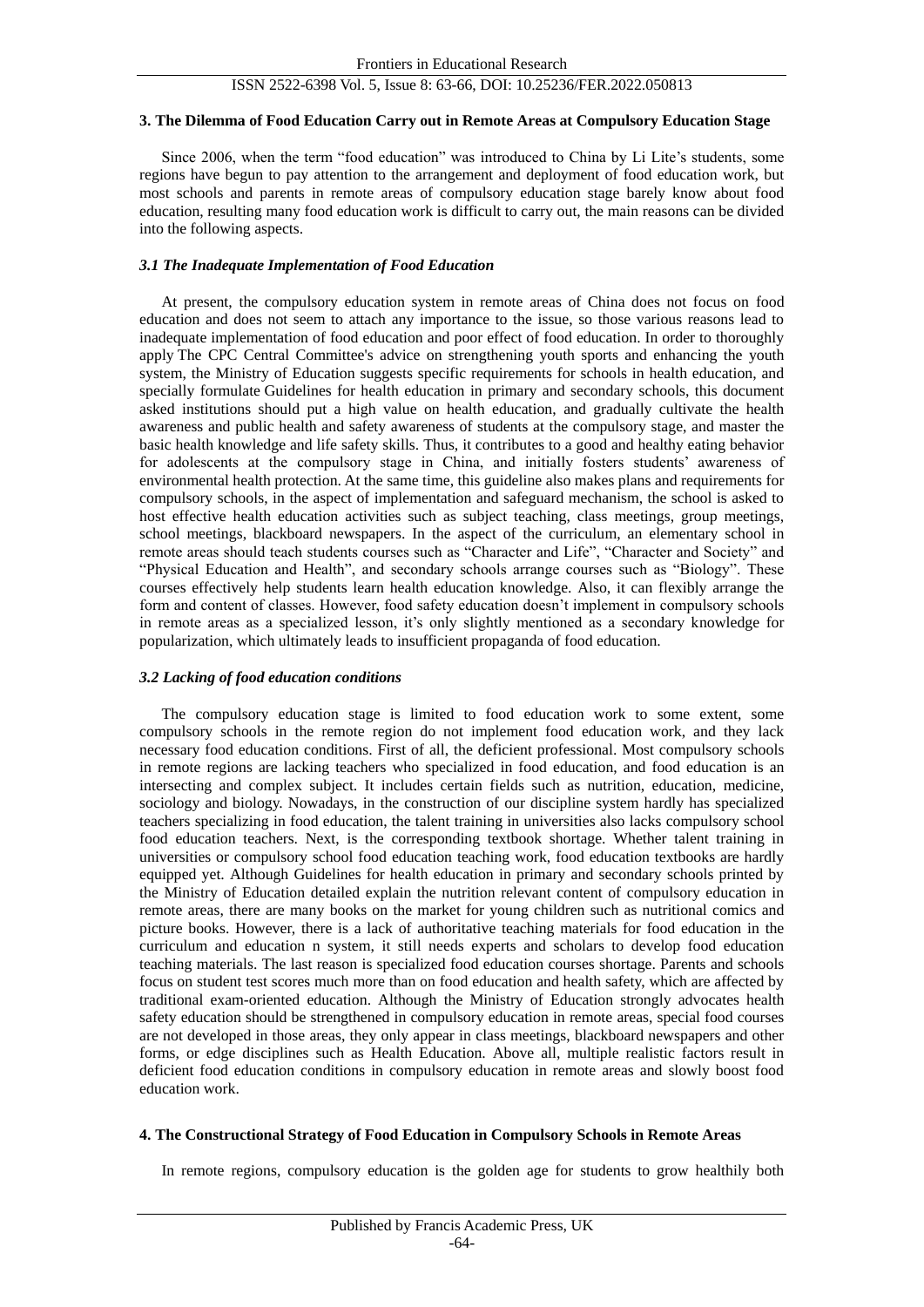#### ISSN 2522-6398 Vol. 5, Issue 8: 63-66, DOI: 10.25236/FER.2022.050813

physically and mentally, having a strong body laying a foundation for the sound development of our country and our people, also the inheritance of the vigorous vitality of the Chinese nation, and the development of food education is the root of achieving this great goal. To realize the sound development of food education and provide a healthy and safe environment for students to grow up in compulsory schools in remote areas. We need to cooperate with the state, society and schools in multi-dimension, finishing a good job in food production and safety for students in compulsory schools in remote areas.

#### *4.1 State Level*

Effectively implementing food education in compulsory schools in remote areas will benefit not only this generation but many more to come. Designing and planning food education is an ambitious systemic education project and this work is not the work of a single day. The government should promote food education in the legal system, society and schools as soon as possible, and complete the system related to food education in compulsory schools in remote areas of China.

#### *4.1.1 Perfecting the food education curriculum system*

Adding food education curriculums to the compulsory education curriculum system in the remote area is rudimentary for achieving the balanced development of students in all respects. In the curriculum system, food education is equal to the other "Five Disciplines", gradually promoting food education to be introduced into the compulsory teaching curriculum in remote areas as well as the corresponding teaching materials, and eventually into students' minds. The state should arrange for part of our researchers and food education experts to compile a series of textbooks as well as extra-curricular picture books and reading books that are suitable for the compulsory education stage in remote areas. We also take food education as the key point, setting up corresponding education courses, building a group of powerful food education teaching staff, launching food education activities both inside and outside class activities, then building an integrated food education system in and out of class. At the same time, food education courses should be closely linked with other courses and interacted with the "Five Disciplines" courses, trying to build an idealized education paradigm that integrates food education themes and festival promotion activities.

#### *4.1.2 Building a supervise system in food education*

Establish a sound system for supervising food education in compulsory schools in remote areas, the state and government departments invited food education-related scientific research institutions to develop monitoring and evaluation systems and standards, and third-party platforms were engaged to make real-time inspections and evaluations. In this process, we will strengthen the monitoring and evaluation of food education in compulsory schools in remote areas. Further emphasizing the responsibility of schools as the main educational component, forming an evaluation and supervision system "establishment - initially assessment - other-rating - evaluation - feedback" at the national level. We will hold high-quality food education activities and related courses, and select the university with strong ability, build a food education innovation and entrepreneurship development park and encourage the community to supervise it.

#### *4.2 Social Level*

Food education is a multilevelled, systematic and comprehensive work. For facilitating food education in remote areas at the compulsory stage of coordinated operation and orderly carry out, it needs multi-angle cooperation among universities, research institutes, corporate companies, and news media.

#### *4.2.1 Research institutes reinforce the food education research*

The Research institutes mentioned in this paper are those organizations that have a deep understanding of food education and those universities and related research institutes which have the foresight and academic exploration spirit. Colleges and universities and research institutes fully realized their functions, like talent cultivation, food education scientific research and social insurance of food education. As for teachers for compulsory education in remote areas, colleges and universities and research institutes both concentrate on cultivated food education workers and then send outstanding related major graduates to compulsory school, part of universities will add food education major, for sending fresh power to compulsory education schools in remote areas, to alleviate the current shortage of teachers for school food education at this stage. Meanwhile, universities and research